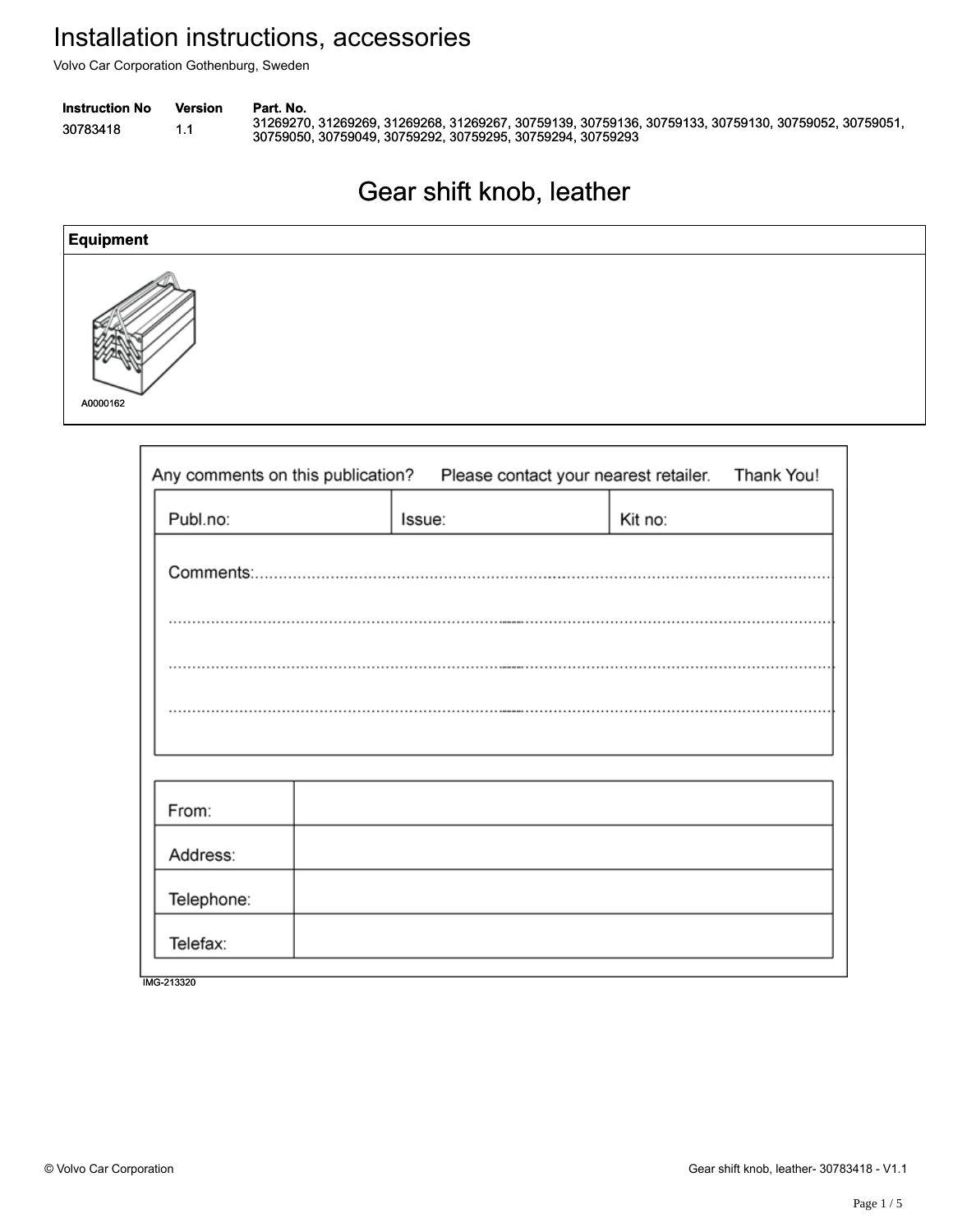Volvo Car Corporation Gothenburg, Sweden

#### **INTRODUCTION**

Read through all of the instructions before starting installation.

Notifications and warning texts are for your safety and to minimise the risk of something breaking during installation.

Ensure that all tools stated in the instructions are available before starting installation.

Certain steps in the instructions are only presented in the form of images. Explanatory text is also given for more complicated steps.

In the event of any problems with the instructions or the accessory, contact your local Volvo dealer.



#### **Applies to manual gearboxes**

Detach the gear selector lever knob by first pressing it down to the stop, and then turning it anticlockwise 90°.



J4303717

2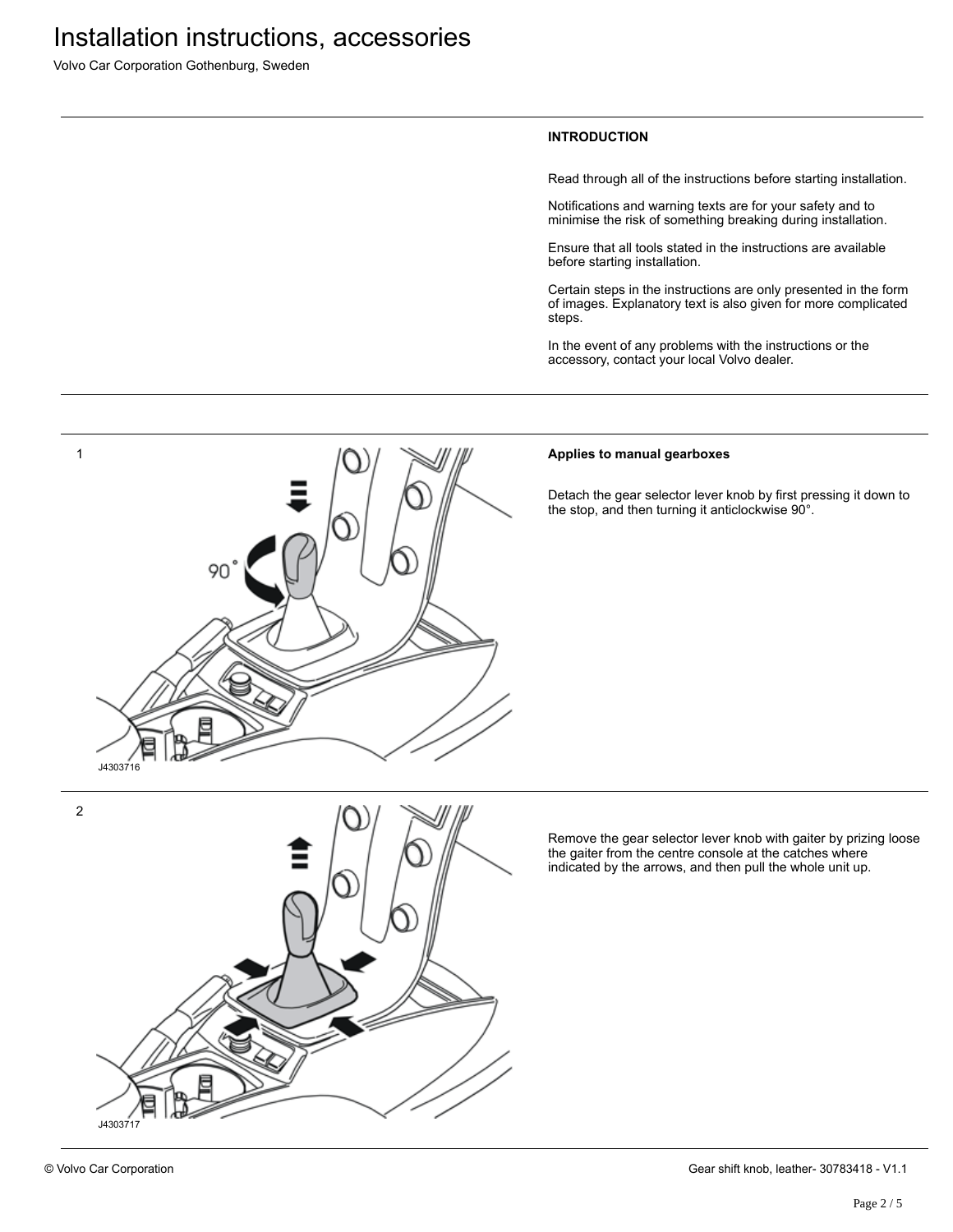# Installation instructions, accessories

Volvo Car Corporation Gothenburg, Sweden





Turn the gear selector lever gaiter inside out. Detach the clamp.

J4303939

4



Pull the gear selector lever knob away from the gaiter.

J4303938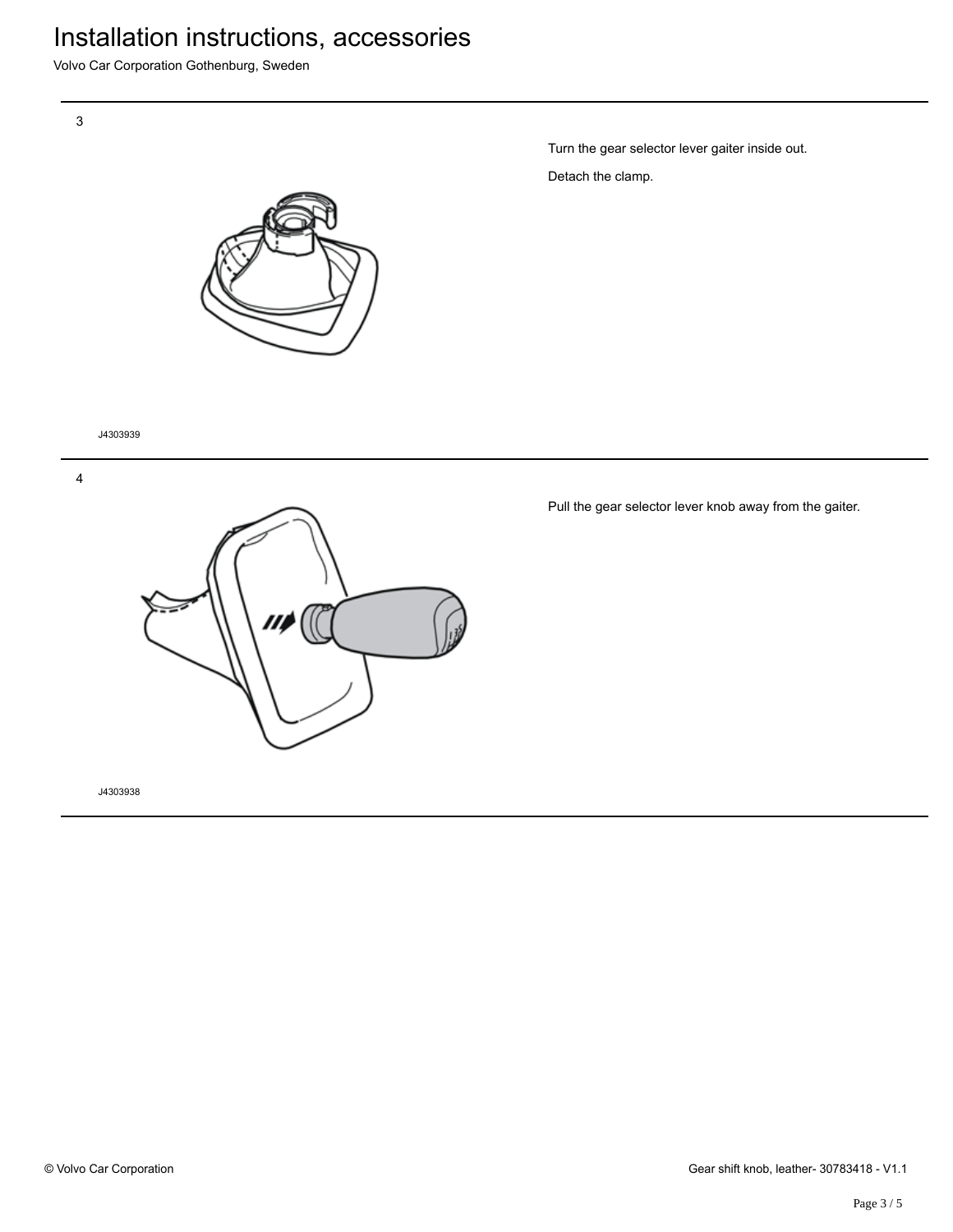## Installation instructions, accessories

Volvo Car Corporation Gothenburg, Sweden



Guide the gear selector lever knob inside the out-turned gear selector lever gaiter. The text on the gear selector lever knob must point from the seam in the gaiter.

Thread the gaiter onto the lower section of the knob maintaining the position of the gaiter and knob.

The lower section of the knob must be edge to edge with the small opening of the gaiter (see inset illustration).

J4303892



### **Note!**

The end of the clamp equipped with cut-outs must be turned towards the lower edge of the gear selector lever knob. The two vertical cut-outs (1) in the clamp must fit into the corresponding ridges (2) in the lower section of the knob.

Take the clamp and guide it onto the lower section of the gear selector lever knob, press it against the lower section of the knob and snap it closed.

Check that the gaiter is firmly attached and that the clamp has snapped shut properly.